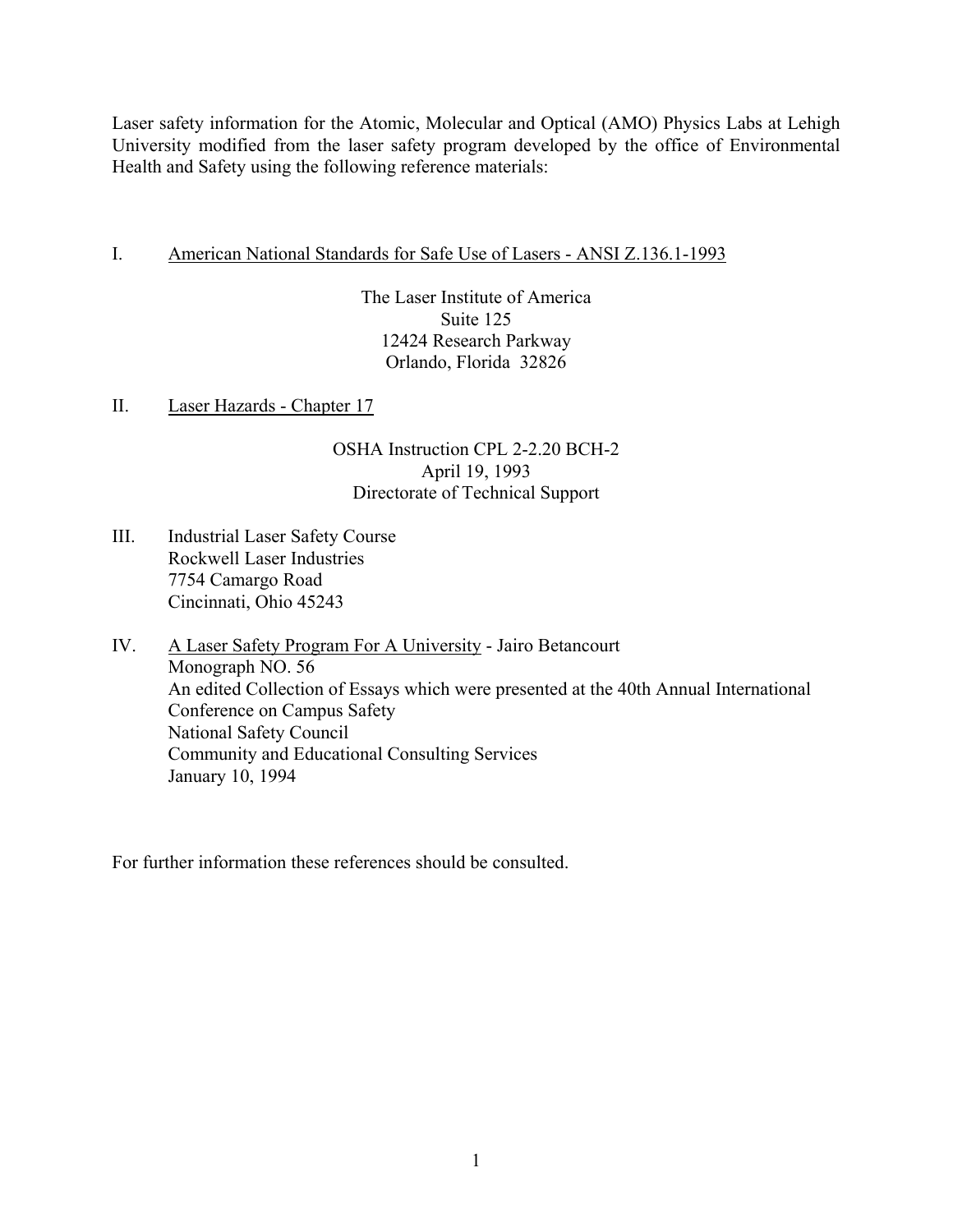### **I. PURPOSE**

 The goal of this procedural manual is to familiarize AMO research personnel with safety procedures involved with the use of lasers in the laboratories.

 The precautions listed in this program are general in nature and are intended to be used as a basic reference for laser safety. These precautions do not represent the final word on controlling exposures to lasers and should be used primarily as a source of information along with supplemental materials when training employees and conducting everyday business. Whenever special hazards are encountered, it will be necessary for the laboratory Principal Investigator (PI) and/or responsible party to search beyond this program in the development and application of appropriate laser safety procedures.

### **II. SCOPE**

 This program provides recommendations for the safe use of lasers and laser systems that operate at wavelengths between 180 nm and 1 mm.

### **III. INTRODUCTION**

 The term **LASER** is an acronym for *Light Amplification by Stimulated Emission of Radiation*. Laser light can be found within the electromagnetic spectrum ranging from the ultraviolet section, the visible spectrum, to the infrared region. In addition, light can be produced by atomic processes which generate laser light.

 There are three basic characteristics of laser light as electromagnetic radiation that differentiate it from normal light sources. Laser produced light is always monochromatic, directional, and coherent.

 There are three basic characteristics of laser light as electromagnetic radiation that a generalized laser consists of and includes the following: *optical cavity, a pumping system,* and an appropriate *lasing media* (Figure A).

- b The **optical cavity** contains the media to be excited with mirrors to redirect the produced photons back along the same general path.
- b The **pumping system** uses photons from another source such as a Xenon gas flash tube (*Optical Pumping*) to transfer energy to the media, electrical discharge within the pure gas or gas mixture media (*Collision Pumping*), or relies upon the binding energy released in chemical reactions to raise the media to the metastable or lasing state.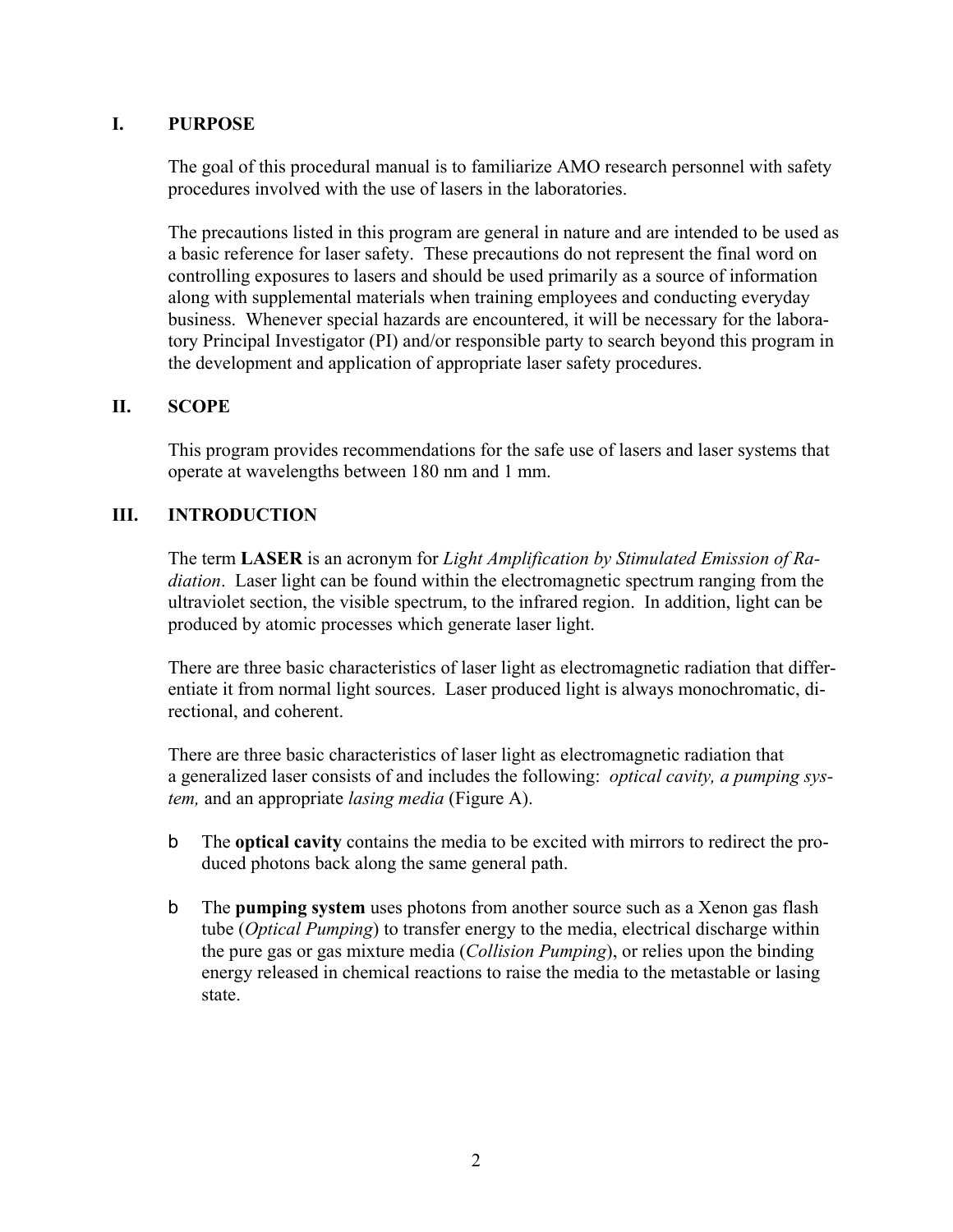- b The **laser media** can be a solid (state), gas, dye (in liquid), or semiconductor. Lasers are commonly designated by the type of lasing material employed.
	- **Solid State** lasers have lasing materials distributed in a solid matrix, e.g. the *Ruby* or Neodymium-YAG (Yttrium Aluminum Garnet) lasers. The Neodymium-YAG laser emits infrared light at 1.064 micrometers.
	- Gas lasers (argon ion, krypton ion, helium and helium-neon, HeNe, are the most common gas lasers) have a primary output of a visible blue, green or red light.  $CO<sub>2</sub>$  lasers emit energy in the far-infrared, 10.6 micrometers, and are used for hard material cutting.
	- **Excimer lasers**, derived from the terms **excited dimers**, operate using reactive gases such as chlorine and fluorine mixed with inert gases as argon, krypton, or xenon. When electrically stimulated, a pseudo-molecule or "dimer" is produced which when "lased" causes emission often of ultraviolet light.
	- **Dye** lasers, complex organic dyes as Rhodamine 6G in liquid solution or suspension as lasing media, are noted as tunable over a broad range of wavelengths.
	- **Semiconductor** lasers, sometimes referred to as diode lasers, are not classified as solid state lasers. These electronic devices are generally very small physically. These diode lasers may be built into larger arrays. Diode lasers are often used as the "writing source" in some computer laser printers or compact disk players.



Fig. A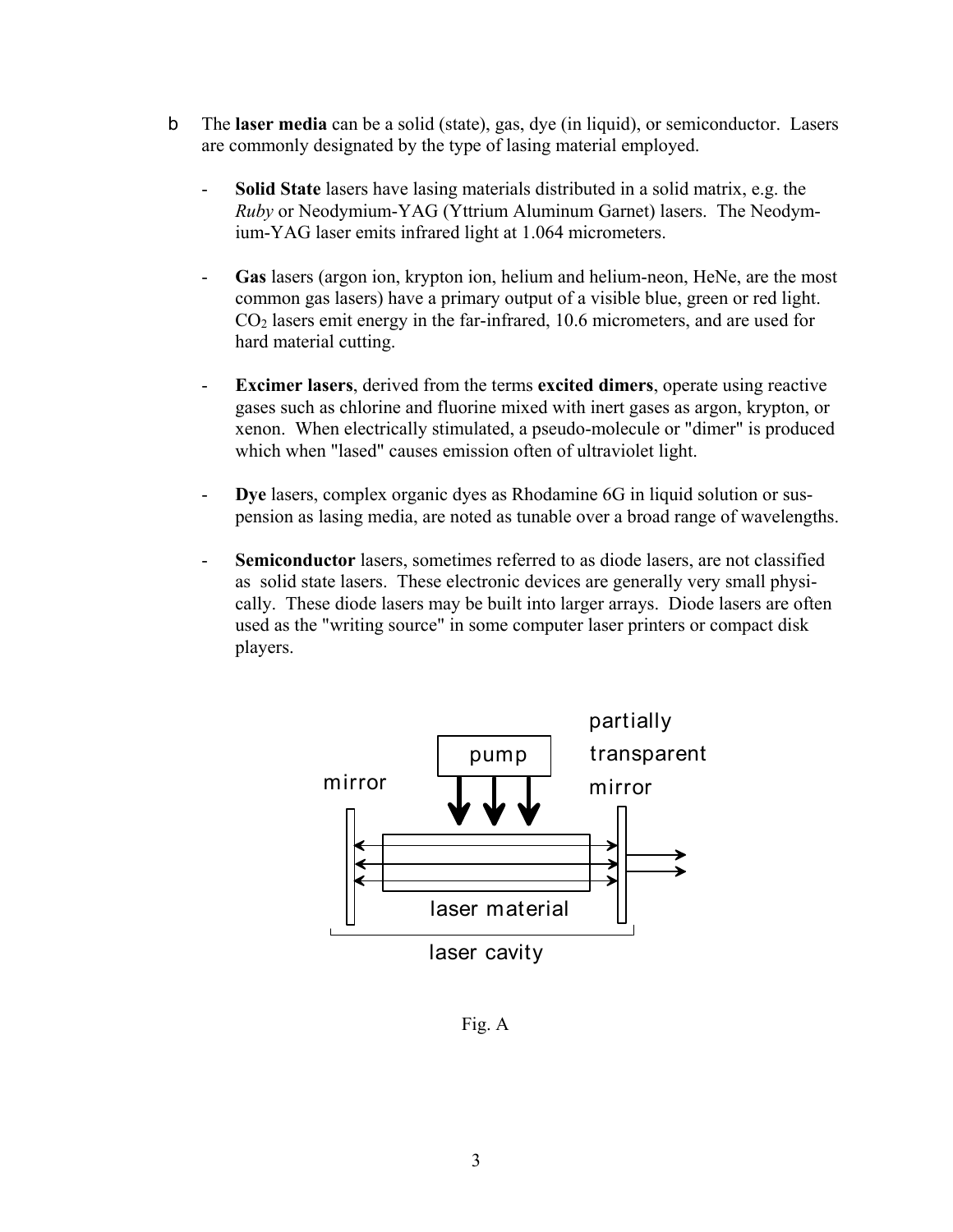#### **I. PROGRAM ADMINISTRATION**

#### A. Introduction

 Development, implementation, and maintenance of a Laser Safety Program requires the participation of many different people. This section identifies key personnel on whom the responsibilities for this program rests and defines the nature of their responsibilities.

#### B. Responsibilities

#### 1. **Principal Investigator**

This individual has primary responsibility for laser safety in their laboratory.

#### 2. **Research Students/Laser Worker**

 Have ultimate responsibility for following basic safety procedures on a day to day basis. Each worker is responsible for:

- a. Planning and conducting each operation in accordance with laser safety procedures and specific policies developed for his/her laboratory.
- b. Reporting to the laboratory supervisor facts pertaining to every accident that results in a possibly damaging laser exposure and any action or condition that may exist that could result in an accident.

### **GENERAL**

 The PI has the authority and responsibility to monitor and enforce the control of laser hazards and to effect the knowledgeable evaluation and control of laser hazards.

#### **SPECIFIC RESPONSIBILITIES**

 **Classification** - The PI shall classify, or verify classifications, of lasers and laser systems used under the PI's jurisdiction.

 **Hazard Evaluation** - The laser labs shall be designated as the Nominal Hazard Zones (NHZ).

 **Control Measures** - The PI shall be responsible for assuring the prescribed control measures are if effect, recommending or approving substitute or alternate control measures when the primary ones are not feasible or practical, and periodically monitoring the functionality of those control measures in use.

 **Procedure Approvals** - Standard Operating Procedures, alignment procedures, and other procedures are given in the operation manual for the particular laser. Each per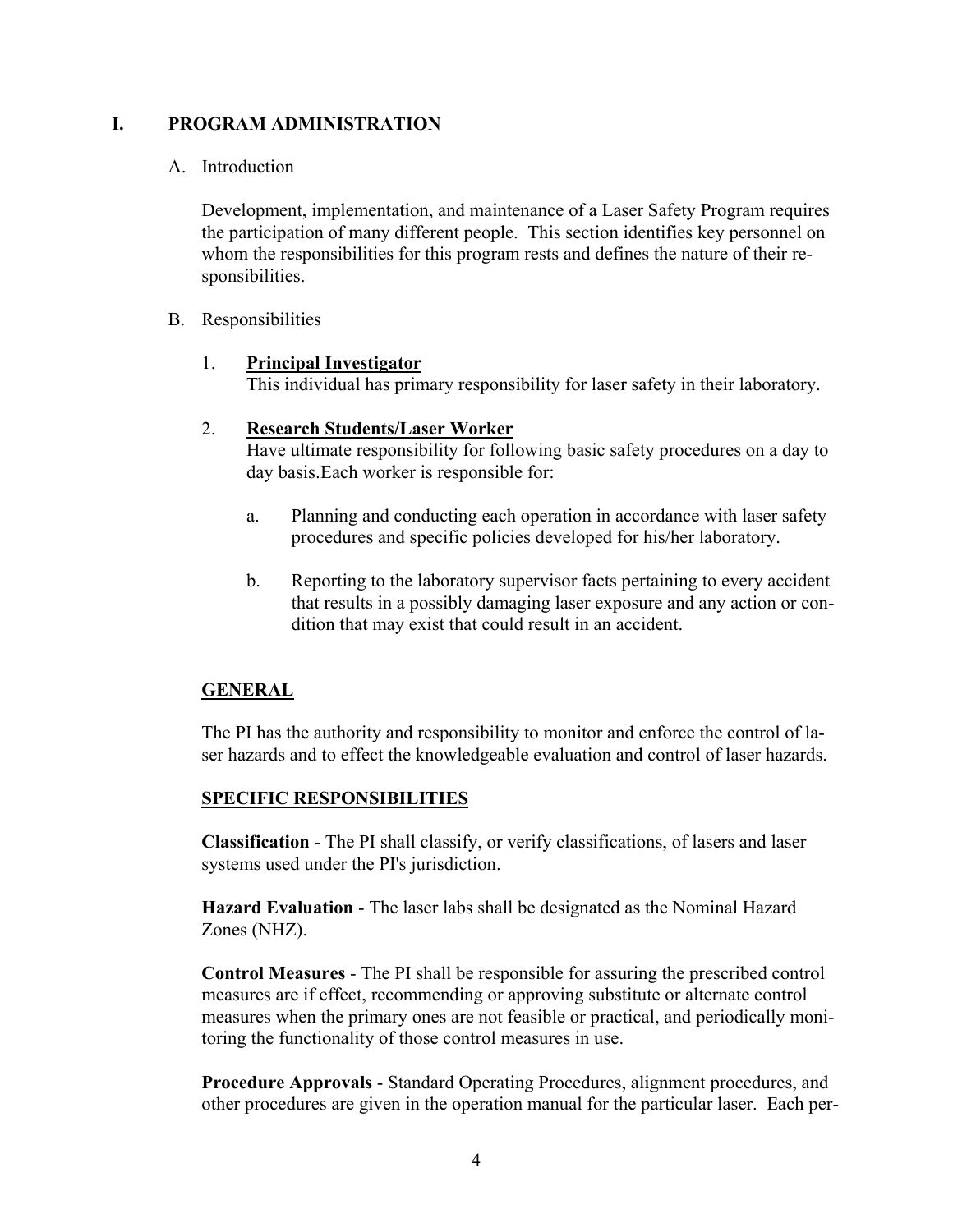son working with a particular laser system should know the location of the manual and be familiar with its contents.

 **Protective Equipment** - The PI shall recommend or approve protective equipment i.e., eyewear, clothing, barriers, screens, etc., as may be required to assure personnel safety. The PI shall assure that protective equipment is in proper working order.

 **Signs and Labels** - The PI shall approve the wording on area signs and equipment labels.

 **Facility and Equipment** - The PI shall approve laser installation facilities and laser equipment prior to use. This also applies to modification of existing facilities or equipment.

 **Safety Feature Inspections** - The PI shall ensure the safety features of the laser installation facilities and laser equipment are inspected periodically to assure proper operation.

 **Training** - The PI shall assure that adequate safety education and training is provided to laser area personnel. This training will consist of making sure this document is made available to students before they begin work on any Class IIIB or IV laser system, verbal reinforcement of specific safety measures and attendance at annual laser safety programs conducted by the Office of Environmental Health and Safety.

# **LASER CLASSIFICATIONS**

## **CONCEPTS OF THE CLASSIFICATION SCHEME**

The laser classification scheme is a numbered system that is used to describe the capability of a laser system to produce injury to personnel. The classification method outlined below is the present classification requirement of the Z 136.1 (1986) "Safe Use of Lasers" Standard of the American National Standards Institute. This basic classification method has been adopted by every major national and international standards board, including the Center for Devices and Radiological Health (CDRH) in the US Federal Laser Product Performance Standard which governs the manufacture of lasers in the United States.

Classification of all lasers requires the following parameters:

1. Wavelength(s) or wavelength range.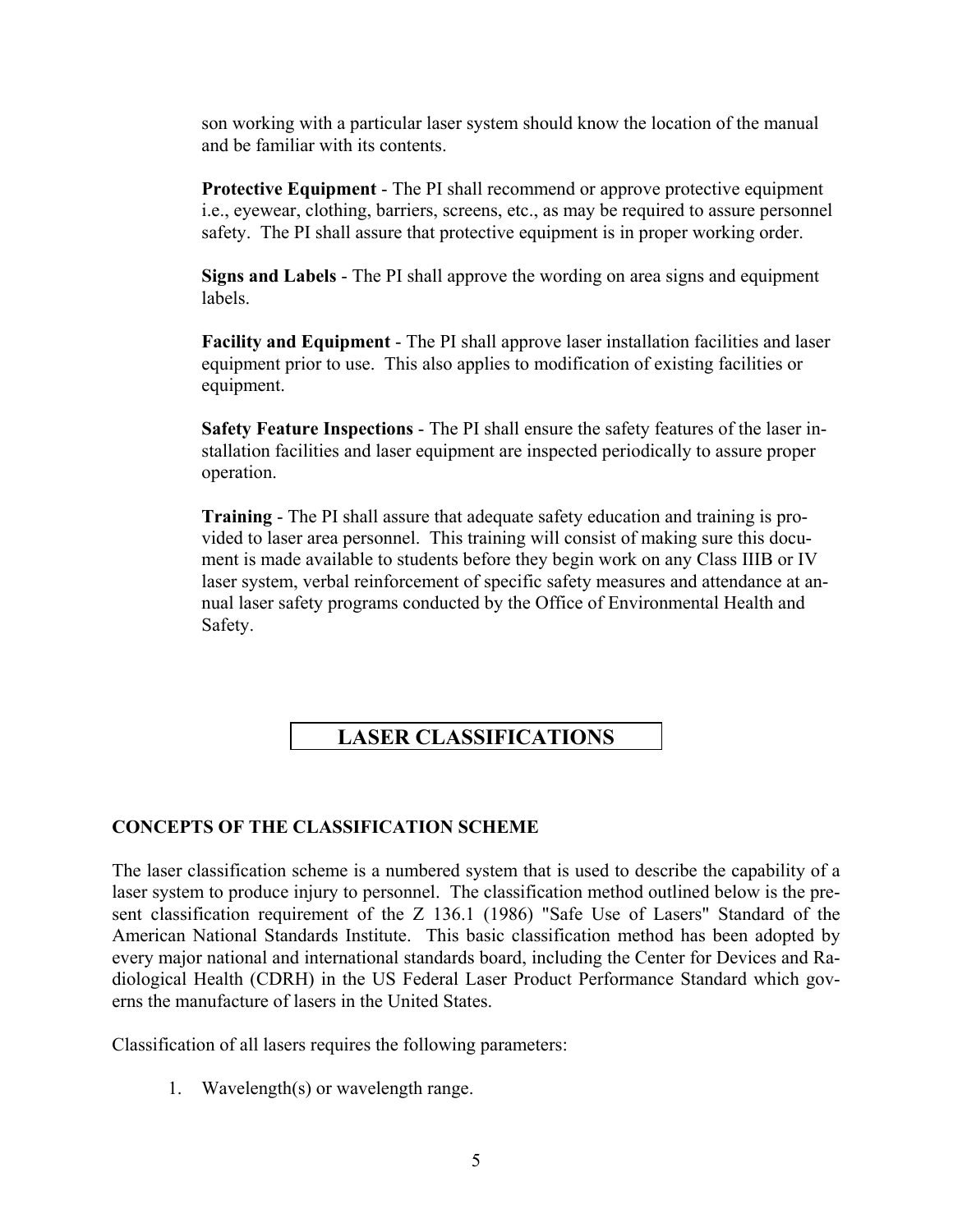- 2. Average power output and limited exposure duration  $(T_{max})$  within an eight-hour working day  $(3 \times 10^4 s.)$  inherent in the design or intended use of the laser (required for both continuous wave (cw) and repetitively pulsed [scanned] lasers).
- 3. For pulsed lasers, the total energy per pulse (or peak power), pulse duration, pulse repetition frequency (prf), and emergent beam radiant exposure.

In addition to these general parameters, lasers are classified in accordance with the *accessible emission limit (AEL)*. The AEL is the maximum accessible level of laser radiation permitted within a particular class.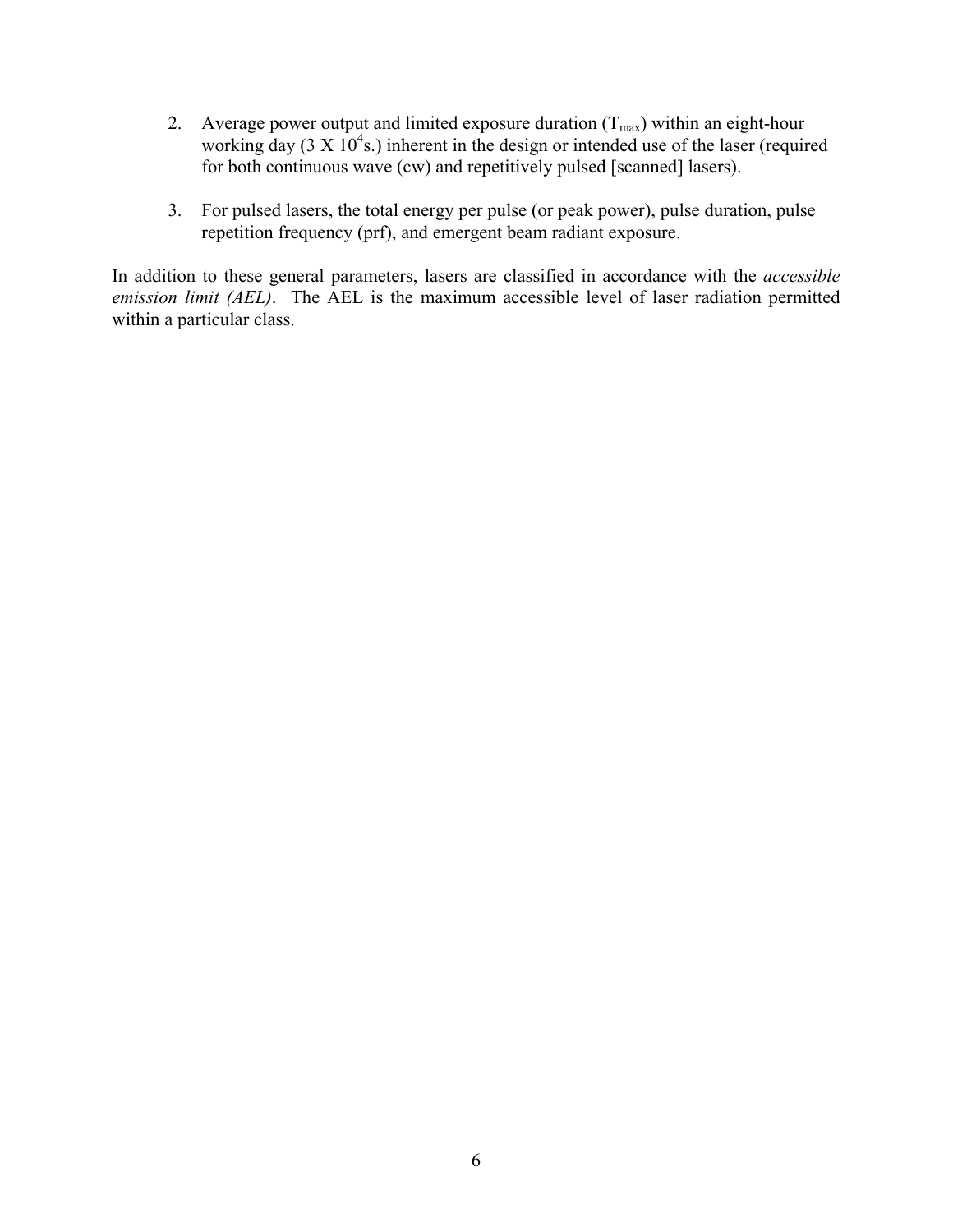# **LASER HAZARD CLASSES**

Virtually all of the U.S. domestic as well as all international standards divide lasers into four major hazard categories called the *laser hazard classifications.*

The basis of the classification scheme is the ability of the primary or reflected primary beam to cause biological damage to the eye or skin during extended use. The criteria is established relative to the Maximum Permissible Exposure (MPE) levels that are accessible during operation of the laser.

# **LASER CLASSES**

**Class I (Exempt Lasers)**: cannot emit laser radiation at known hazard levels (typically cw: 0.4 µW at visible wavelengths). Users of a Class I laser product are generally exempt from radiation hazard controls during operating and maintenance (but not necessarily during service).

**Class II (Low-Power Visible Lasers)**: low power visible lasers which emit above Class I levels but emitting a radiant power not above 1 mW. The concept is that the human aversion reaction to bright light will protect a person. Only limited controls are specified.

**Class IIA (Low-Power Visible Lasers)**: is a special designation that is based upon a 1000 second exposure and applies **only** to lasers that are "not intended for viewing" such as a supermarket laser scanner. The upper power limit of Class IIA is  $4.0 \mu W$ . The emission from a Class IIA laser is defined such that the emission does not exceed the Class I limit for an emission duration of 1000 seconds.

**Class IIIA (Medium-Power Lasers)**: cw: 1-5 mW. Only hazardous for intrabeam viewing. Some limited controls are usually recommended.

**Class IIIB (Medium-Power Lasers):** cw:5-500 mW, pulsed:  $10 \text{ J/cm}^2$  - or the diffuse reflection limit, which ever is lower). In general, Class IIIB lasers may not be a fire hazard and are not generally capable of producing a hazardous diffuse reflection except for conditions of staring done at distances close to the diffuser. Specific controls are recommended.

**Class IV** (High power lasers):  $cw: > 500$  mW, pulsed:  $> 10$  J/cm<sup>2</sup> - or the diffuse reflection limit) are hazardous to view under any condition (directly or diffusely scattered) and are a potential fire hazard and a skin hazard. Significant controls are required of Class IV laser facilities.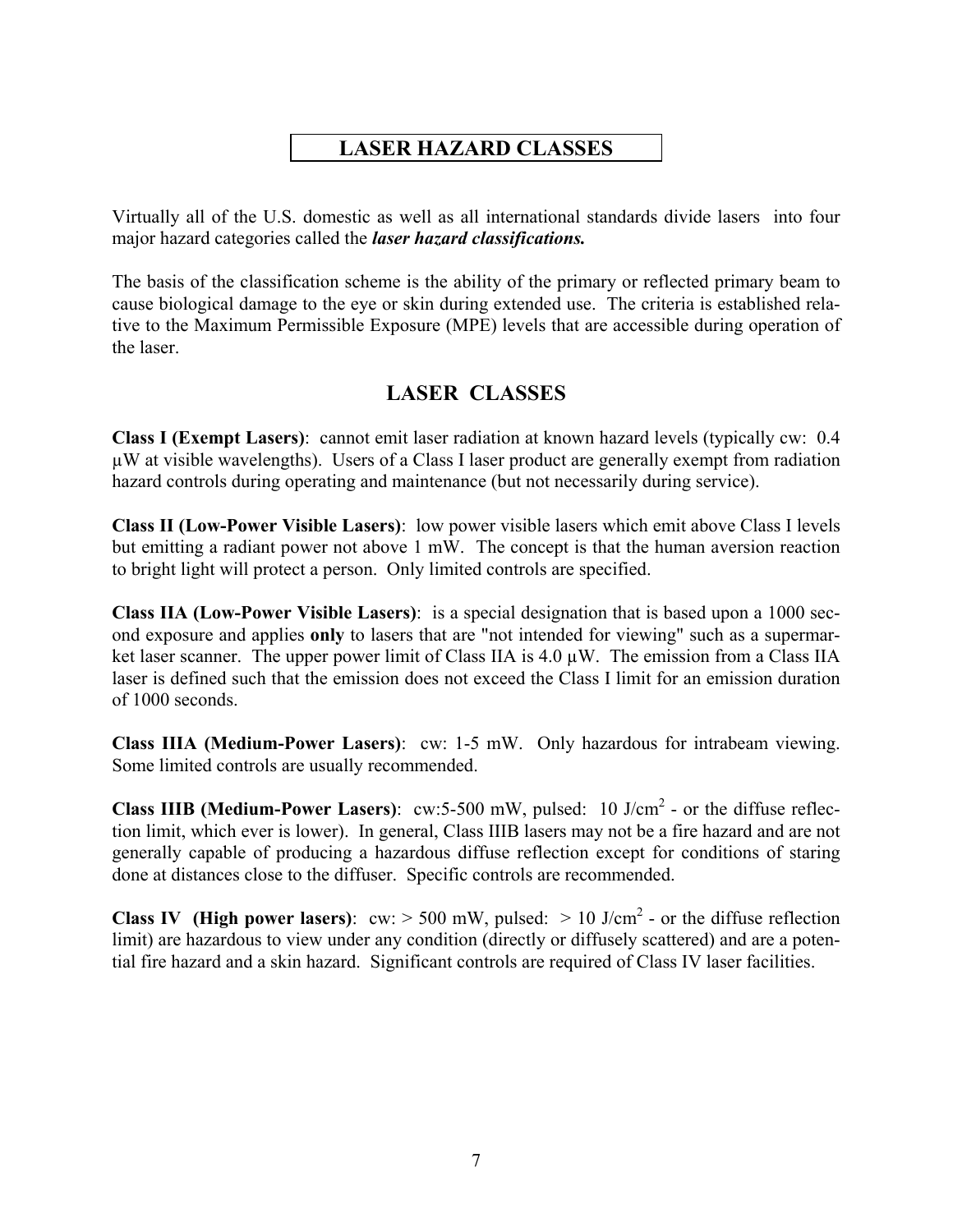### **TABLE 1**

|                                     | <b>WAVE-</b> |                                      | <b>WAVE-</b> |
|-------------------------------------|--------------|--------------------------------------|--------------|
| <b>LASER TYPE</b>                   | LENGTH (µm)  | <b>LASER TYPE</b>                    | LENGTH (µm)  |
| Argon Fluoride(Eximer-UV)           | 0.193        | Gold Vapor (red)                     | 0.627        |
| Krypton Chloride (Excimer-UV)       | 0.222        | Helium Neon (red)                    | 0.633        |
| Krypton Fluoride (Excimer-UV)       | 0.248        | Krypton (red)                        | 0.647        |
| Xenon Chloride (Excimer-UV)         | 0.308        | Rhodamine 6G Dye (tunable)           | 0.570-0.650  |
| Xenon Fluoride (Excimer-UV)         | 0.351        | Ruby (red)                           | 0.694        |
| Helium Cadmium (UV)                 | 0.325        | Gallium Arsenide (diode-NIR)         | 0.780        |
| Nitrogen (UV)                       | 0.337        | Gallium Arsenide (diode-NIR)         | 0.840        |
| Helium Cadmium (violet)             | 0.441        | Ti:Sapphire                          | 0.700-0.900  |
| Krypton (blue)                      | 0.476        | Nd:YAG (NIR)                         | 1.064        |
| Argon (blue)                        | 0.488        | Helium Neon (NIR)                    | 1.150        |
| Copper Vapor (green)                | 0.510        | Nd:YAG (NIR)                         | 1.330        |
| Argon (green)                       | 0.514        | Erbium (NIR)                         | 1.504        |
| Krypton (green)                     | 0.528        | Helium Neon (NIR)                    | 3.390        |
| Frequency-Doubled<br>Nd:YAG (green) | 0.532        | Hydrogen Fluoride (NIR)              | 2.700        |
| Helium neon (green)                 | 0.543        | Carbon Dioxide (FIR)                 | 9.600        |
| Krypton (yellow)                    | 0.568        | Carbon Dioxide (FIR)                 | 10.600       |
| Copper Vapor (yellow)               | 0.570        | CODE:                                |              |
| Helium Neon (yellow)                | 0.594        | UV: Ultraviolet $(0.2-0.4 \mu m)$    |              |
| Helium Neon (orange)                | 0.610        | NIR: Near Infrared (0.7-1.4 $\mu$ m) |              |
|                                     |              |                                      |              |

**NOTE:** The wavelength output from a laser depends upon the media being excited. Table 1 lists most of the laser types and their wavelength output defined by the media being excited.

# **SUGGESTED CONTROL MEASURES AND SAFETY CONSIDERATIONS**

### **GENERAL CONSIDERATIONS**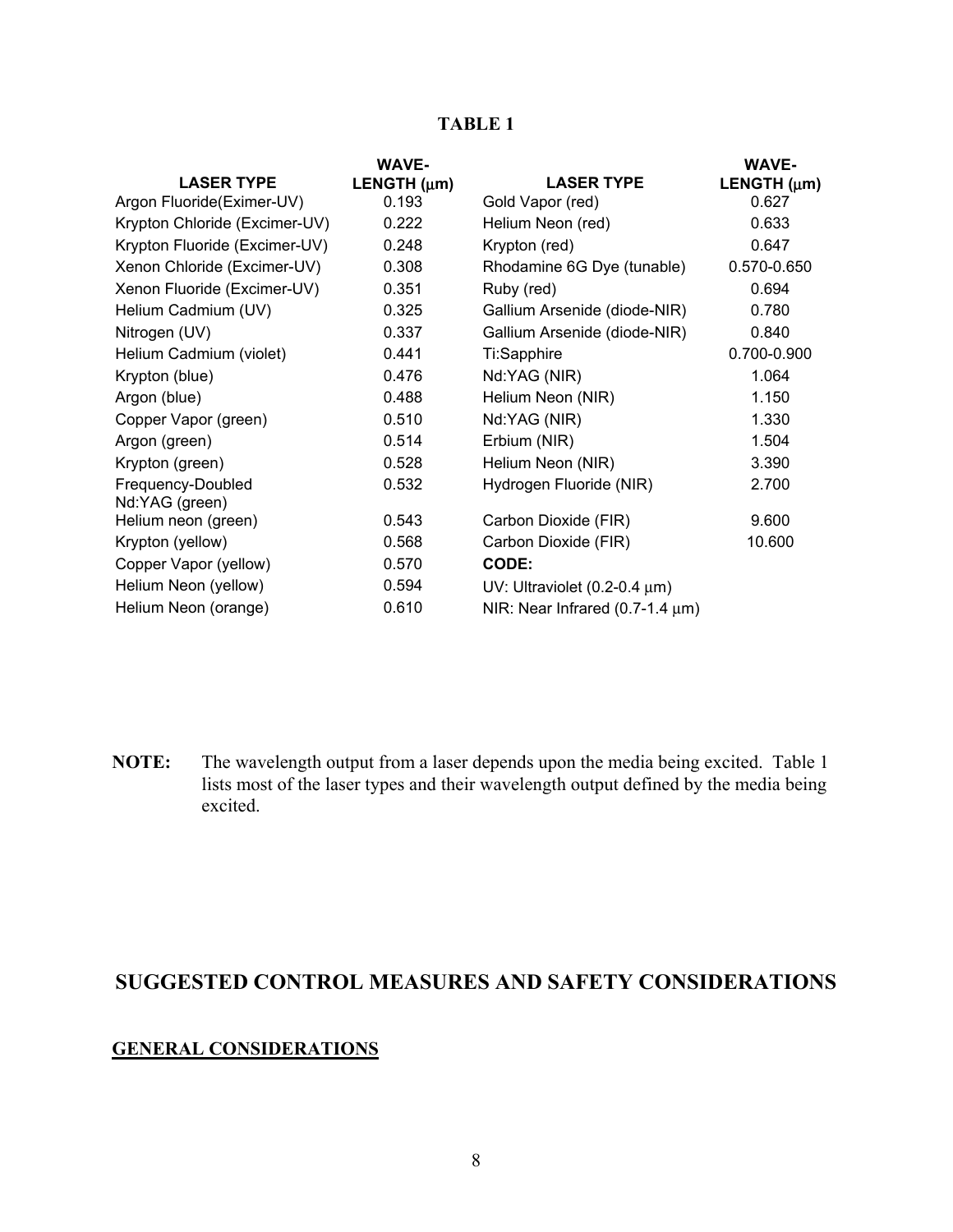Control measures should be devised to reduce the possibility of exposure of the eye and skin to hazardous levels of laser radiation and to other hazards associated with the operation of laser devices during operation, maintenance, and service.

#### **CONTROL MEASURES - OVERVIEWS**

There are three basic categories of controls useful in laser environments. These are engineering controls, administrative and procedural controls, and general laser control measures. The controls to be reviewed here are based upon recommendations by the ANSI Z-136.1 Standard.

# **ENGINEERING CONTROLS**

**Protective Housing -** The ANSI Standard requires that an enclosure be placed around a laser which limits access to laser radiation at or below the applicable MPE level. A protective housing is required for all classes of lasers in normal operation, except of course, at the beam aperture if access is necessary. However, the housing must be removed for standard alignment and maintenance procedures. Extreme care should be exercised when working on a laser with the housing removed. If you are unfamiliar with these procedures, do not attempt them without supervision.

**Key Switch Control** - All Class IIIB and Class IV lasers and laser systems require a master switch control which is operated by either a key or a computer code. Specific requirements for key control are, when disabled (key or code removed), the laser is not capable of operation and the key cannot be removed while the laser is operating. The laboratory should be locked when no authorized personnel are present so that unauthorized personnel cannot operate the lasers.

**Beam Stop or Attenuator** - Class IV lasers other than dye, Ti:Sapphire and home-built systems should have a permanently attached beam stop or attenuator which can reduce the output emission to a level at or below the appropriate MPE level when the laser system is on. Such a beam stop or attenuator is also recommended for Class IIIB lasers.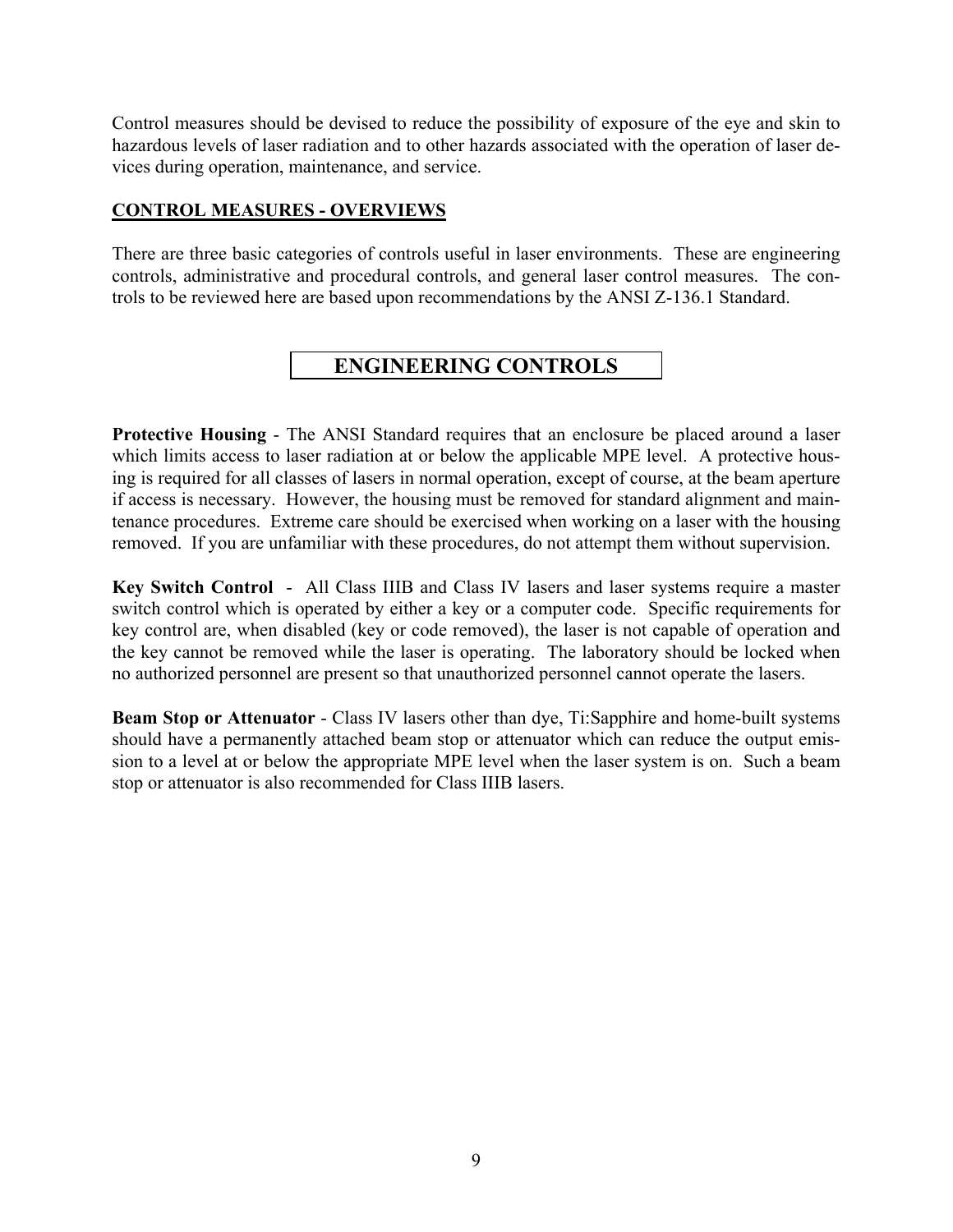**Service Access Panels** - The ANSI Z-136.1 Standard requires that any portion of the protective housing that is intended to be removed only by service personnel and permit direct access to an embedded Class IIIB or Class IV laser will have either an interlock or require a warning label and that a tool be used in the removal process.

**Protective Housing Interlock Requirements** - Interlocks which cause beam termination or reduction of the beam to MPE levels should be provided on all panels intended to be opened during operation and maintenance if opening it would allow exposure to Class IIIB and Class IV laser energy. The interlocks are electrically connected to a beam shutter or power supply and, upon removal or displacement of the panel, closes the shutter or turns the laser off and thus eliminates the possibility of hazardous exposures. Since these housings must be removed from time to time for routine alignment, maintenance and servicing, it is important to know how the interlocks work and how they can be defeated. However, the interlocks are present to protect users from serious dangers. Therefore no one should attempt to defeat the interlocks unless they have received proper training on the procedures to be carried out and the associated dangers.

**Remote Interlock Connectors** - Class IIIB and Class IV lasers or laser systems are to be provided with a remote interlock connector. This is a connection on the laser power supply that allows external interlocks to be connected.

**Reset** - If a beam is terminated through a remote interlock or by a power surge, the reset function prevents the beam from coming on, except by the normal start-up sequence.

**Laser Activation Warning System** - Warning devices such as warning lights should be used with Class IIIB and Class IV laser products. Such warning systems are to be activated upon system start-up and are to be uniquely identified with the laser operation.

The warnings should be activated prior to laser emission and give adequate time to avoid exposure when the beam comes on. If a warning light is used, it must be of a color that is visible through laser protective eyewear.

# **ADMINISTRATIVE AND PROCEDURAL CONTROLS**

### **GENERAL CONSIDERATIONS**

Administrative and Procedural Controls are methods and instructions which specify rules and/or work practices which implement or supplement engineering controls and which may specify the wearing of personal protective equipment. These controls include but are not limited to Standard Operating Procedures (SOPs), education and training, limiting laser access to authorized personnel, warning labels and signs, and wearing of personal protective equipment.

### **STANDARD OPERATING PROCEDURES (SOPs)**

For Class IIIB lasers, written SOPs for maintenance and service are advised but are required for Class IV lasers. In our labs SOP's are found in the laser manuals. In addition a sheet listing turn on and turn off procedures for each Class IV laser system should be attached to the laser for easy reference. SOP's are only needed for lower classes of lasers if they are used in unique situations that may endanger the user. Since many laser eye accidents occur during alignment tasks, these procedures require extreme caution and a written description of these are found in the laser manual.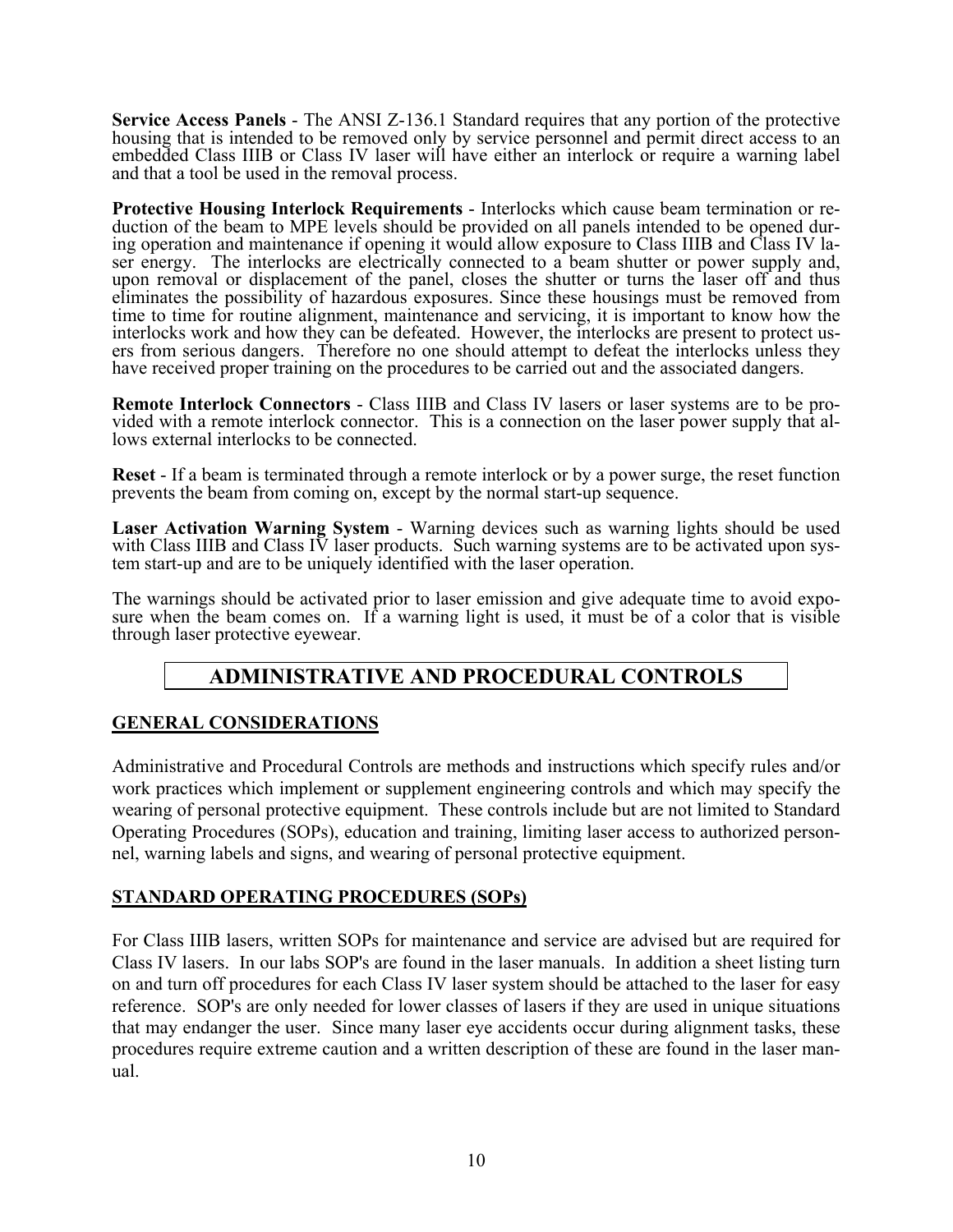### **EDUCATION AND TRAINING**

Laser safety training programs are required for the users of Class IIIB or Class IV lasers or laser systems and are also suggested for users of Class II and Class IIIA lasers or laser systems. The training must insure the users are knowledgeable of the potential hazard and the control measures for the equipment in use. In our labs, training will consist of providing this document (and other relevant safety documents dealing with electrical, chemical and fire hazards) to the personnel, follow up with verbal training on specific hazards as situations arise (i.e. when a particular alignment procedure must be undertaken) and attendance at laser safety programs sponsored by the Office of Environmental Health and Safety.

### **CONTROLLED ACCESS AREAS**

The area in which Class IIIB and Class IV lasers are used must be restricted. Unnecessary spectators must be limited and all personnel within the restricted area must be protected from unnecessary exposure to dangerous laser beams. Both Class IIIB areas and Class IV laser areas must have a DANGER sign posted at every entrance.

### **LABELS AND SIGNS**

There are several types of labels on laser systems. The wording of the label varies depending upon the specific hazard and the class of laser.

**Certification Label** - is required on all laser products; even Class I. Words similar to "This product complies with 21 CFR 1040.10 and 1040.11" appear. This label indicates that the manufacturer certifies that the product complies with the Federal Laser Product Performance Standard.

**Identification Label** - identifies the manufacturer of the product, gives their address, and the date that the laser product was manufactured. An identification label is required on all laser products regardless of class.

**Class warning label** - this is the only label that actually identifies the laser classification. For lasers above Class IIA, a signal word and the common laser burst is required. The label must be affixed to a conspicuous place on the laser housing or control panel.

Class IIA lasers do not require the signal word nor the laser burst, but do require a warning label that says "Class IIA Laser Product - Avoid Long-Term Viewing of Direct Laser Radiation."

For Class IIA lasers, the signal word is CAUTION and the label is yellow and black. The words "Laser Radiation - Do Not Stare Into Beam" must be included on Class 2 warning logotype labels. Class IIIA lasers also use this format if their output irradiance is less than  $2.5 \text{mW/cm}^2$ .

Class IIIA laser labels contain the wording "Laser Radiation - Do Not Stare Into Beam or View Directly With Optical Instruments." If the output irradiance is greater than 2.5 mW/cm<sup>2</sup>, the la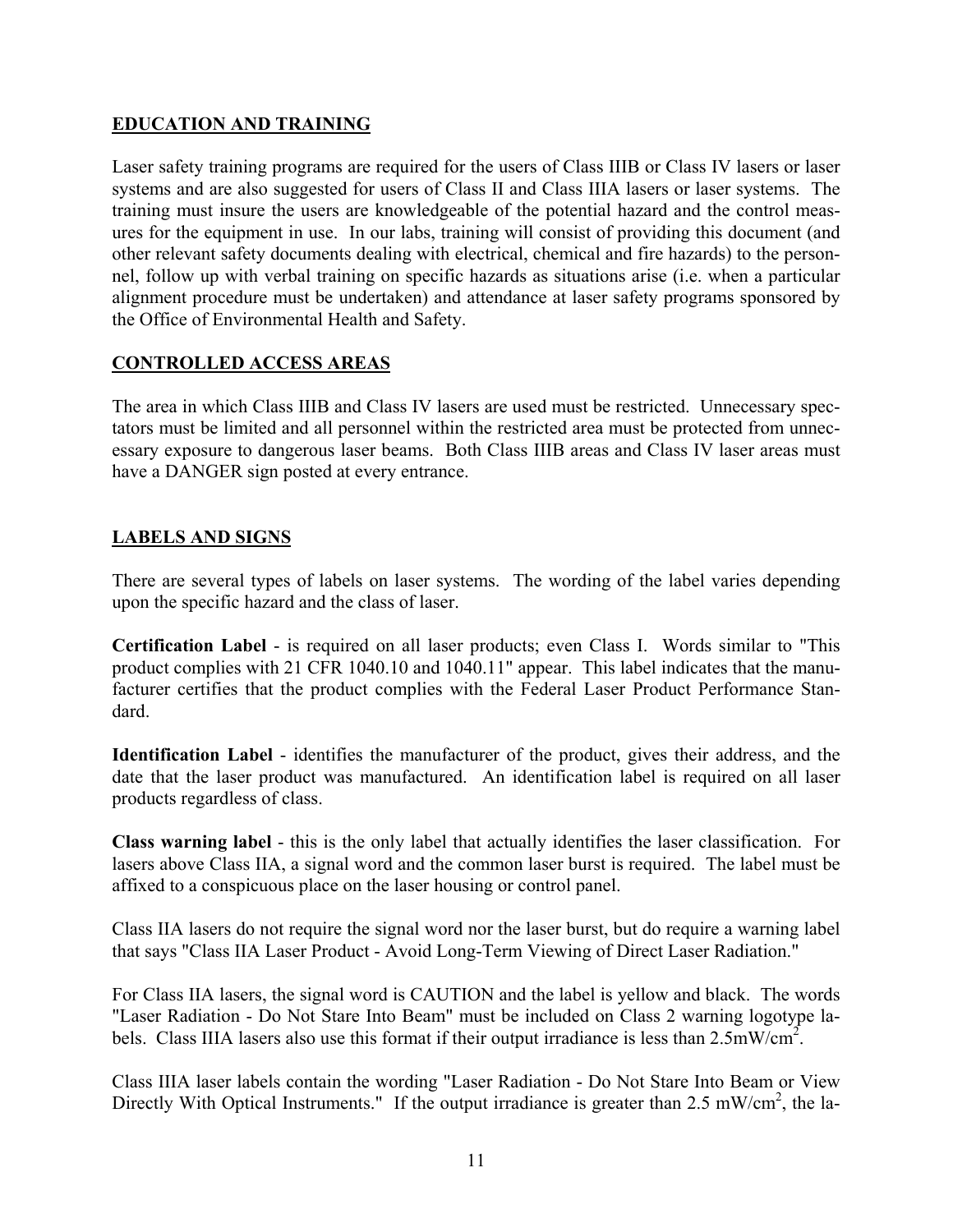bel must be red, black, and white with the signal word DANGER. The wording would then be "Laser Radiation - Avoid Direct Eye Exposure."

Class IIIB and Class IV lasers have labels that are red, black and white with the signal word DANGER. The wording on Class IIIB would be "Laser Radiation - Avoid Direct Exposure to Beam". If the laser is Class IV the wording would be "Laser Radiation - Avoid Eye or Skin Exposure to Direct or Scattered Radiation."

### **ENTRYWAY CONTROL WARNING SIGNS**

Signs placed at the entrance to controlled laser areas are very similar to the Class Warning Logotype Label. The style, signal words, color, and wording are virtually identical to the labels. Warning signs are not required for Class II and Class IIIA  $\leq 2.5$  mW/cm<sub>2</sub>) laser areas, but are recommended.

Entryway signs are required for Class IIIA  $(>2.5 \text{mW/cm}^2)$ , IIIB and Class IV lasers and are red, black, and white. The word DANGER appears at the top, and the laser burst symbol is displayed at the left-center of the sign, with the line extending to the right. At the bottom left corner of the sign, the classification of the laser is given. Laser type and output power information are also listed. Specific information such as **AUTHORIZED, PERSONNEL ONLY**, or **EYE PROTECTION REQUIRED** may be added. It is essential that all personnel carefully follow the sign instructions.

### **PROTECTIVE EQUIPMENT**

The preferred method of limiting accessible radiation to the appropriate MPE is through the use of engineering controls. Enclosure of the laser equipment or beam path is the best method of control, since the enclosure will isolate or minimize the hazard. The use of protective equipment such as protective barriers or curtains, protective clothing, or protective eyewear should only be relied upon if other control measures are impractical or do not provide adequate protection.

### **PROTECTIVE CLOTHING**

Where personnel may be exposed to levels of radiation that clearly exceed the MPE for the skin, protective clothing should be used. Ultraviolet lasers and Class IV lasers pose the most serious threat of skin injury. When specifying protective clothing for use with Class IV lasers, the materials should be fire resistant and not melt. For diffuse reflections of UV energy, tightly woven clothing provides adequate protection.

#### **PROTECTIVE EYEWEAR**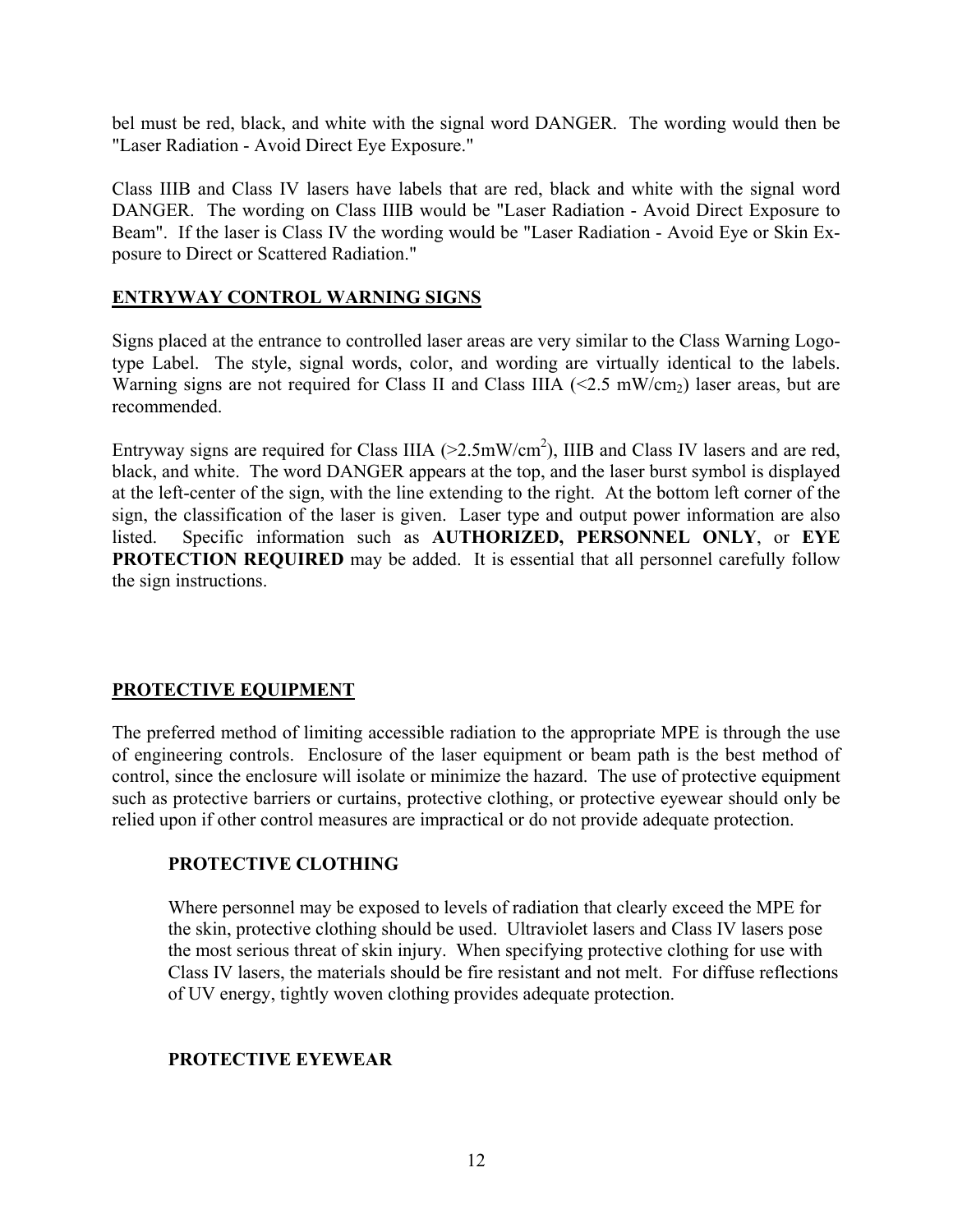In general, it is recommended that engineering controls be employed rather than placing total reliance for eye safety on the use of protective eyewear. This argument is predicated on the fact that so many accidents have occurred when eyewear was available but not worn. According to the ANSI Standard, whenever there is any possibility that an individual could be exposed to radiation levels in excess of the MPE, appropriate eyewear for the laser wavelength and power should be used. However, in labs where several lasers of different wavelengths are used in the same experiment, it is not possible to use eyewear which protects personnel from all dangerous beams. In addition eyewear generally cannot be used during general alignment procedures which are often more dangerous than standard operating procedures. Thus great care and common sense must be used in these situations.

### **PROTECTIVE EYEWEAR (CLASS IIIB, CLASS IV)**

 Eye protection devices which are specifically designed for protection against radiation from Class IIIB or Class IV lasers or laser systems are recommended when engineering or other procedural and administrative controls are inadequate to eliminate potential exposure in excess of the applicable MPE.

 Laser protective eyewear may include goggles, face shields, spectacles or prescription eyewear using special filter materials or reflective coatings (or a combination of both) to reduce the potential ocular exposure below the applicable MPE level.

### **REQUIREMENTS FOR LASER EYE PROTECTION DEVICES**

According to the ANSI Standard, eye protection devices should be used in any application in which Class IIIB and Class IV lasers are used in a manner where the beam could cause eye exposure. This includes the times when a Class I laser product with an embedded Class IIIB or IV laser is undergoing service and repairs that may expose the Class IIIB or IV beam.

 The factors suggested by the ANSI Standard for selecting appropriate protective eyewear are:

- 1. Wavelength(s) of laser output,
- 2. Potential for multiwavelength operation,
- 3. Radiant exposure or irradiance levels for which protection (worst case) is required,
- 4. Exposure time criteria,
- 5. Maximum permissible exposure (MPE),
- 6. Optical density requirement of eyewear filter at laser output wavelength,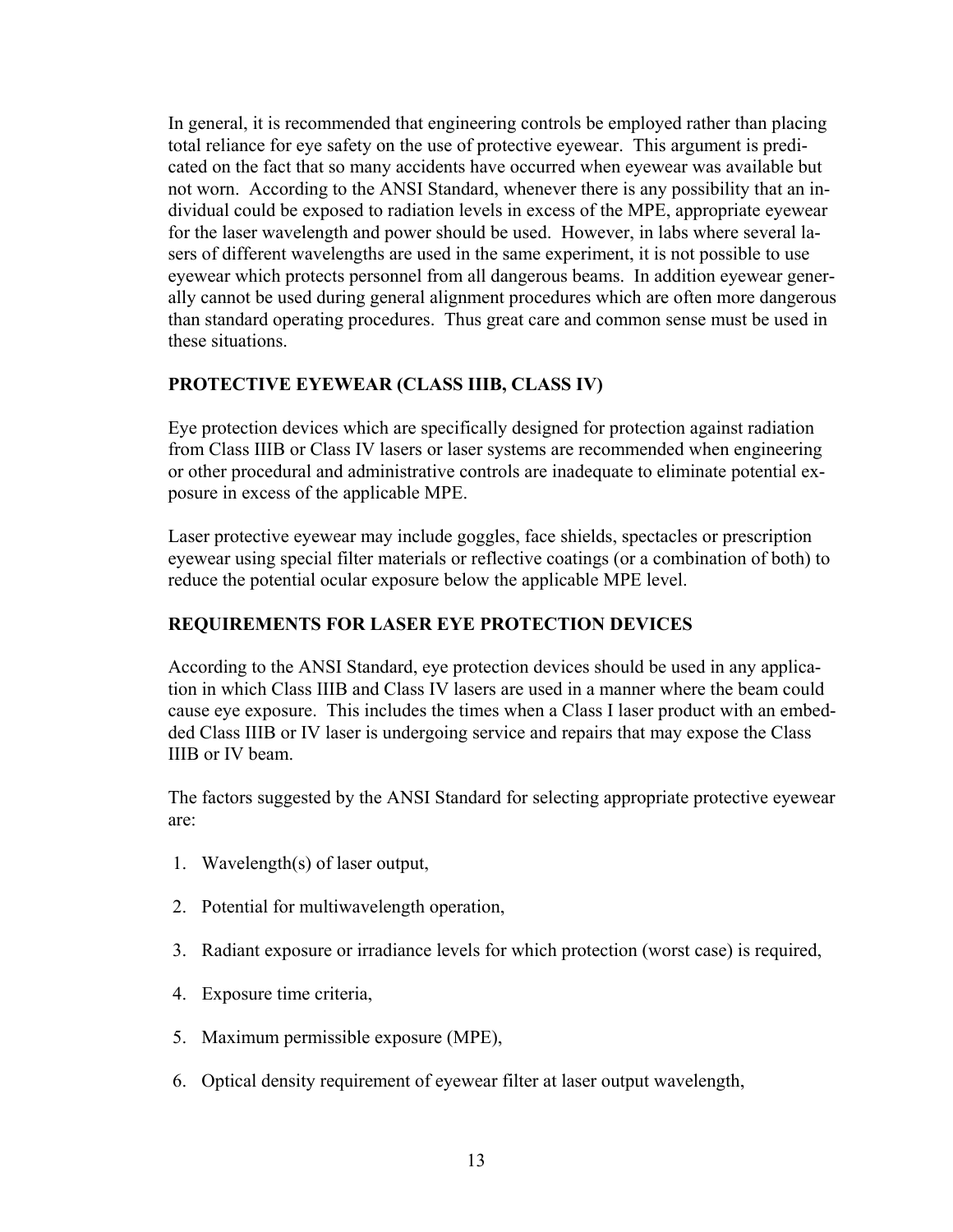- 7. Angular dependence of protection afforded,
- 8. Visible light transmission requirement and assessment of the effect of the eyewear on the ability to perform tasks while wearing the eyewear,
- 9. Need for side-shield protection and maximum peripheral,
- 10. Radiant exposure or irradiance and the corresponding time factors at which laser safety eyewear damage (penetration) occurs, including transient bleaching,
- 11. Need for prescription glasses,
- 12. Comfort and fit,
- 13. Degradation of absorbing media, such as photobleaching,
- 14. Strength of materials (resistance to mechanical trauma and shock) (see ANSI Z87- 1989 for appropriate criteria),
- 15. Capability of the front surface to produce a hazardous specular reflection,
- 16. Requirement for anti-fogging design or coatings.

**Identification of Eyewear** - all laser protective eyewear shall be clearly labeled with the optical density and wavelength for which protection is afforded. Color coding or other distinctive identification of laser protective eyewear is recommended in multi-laser environments.

 **Cleaning and Inspection** - periodic cleaning inspection shall be made of protective eyewear to ensure the maintenance of satisfactory condition. This should include

- 1. Periodic cleaning of laser eyewear. Care should be observed when cleaning lenses of protective eyewear to avoid damage to the absorbing and reflecting surfaces. In some uses, eyewear may require cleaning (and sterilization) after each use. Consult eyewear manufacturers for instructions for proper cleaning methods.
- 2. Inspection of the attenuation material for pitting, crazing, cracking, discoloration, etc.
- 3. Inspection of the frame for mechanical integrity.
- 4. Inspection for light leaks and coating damage that would permit hazardous intrabeam viewing.

#### **Eyewear in suspicious condition should be tested for acceptability or discarded.**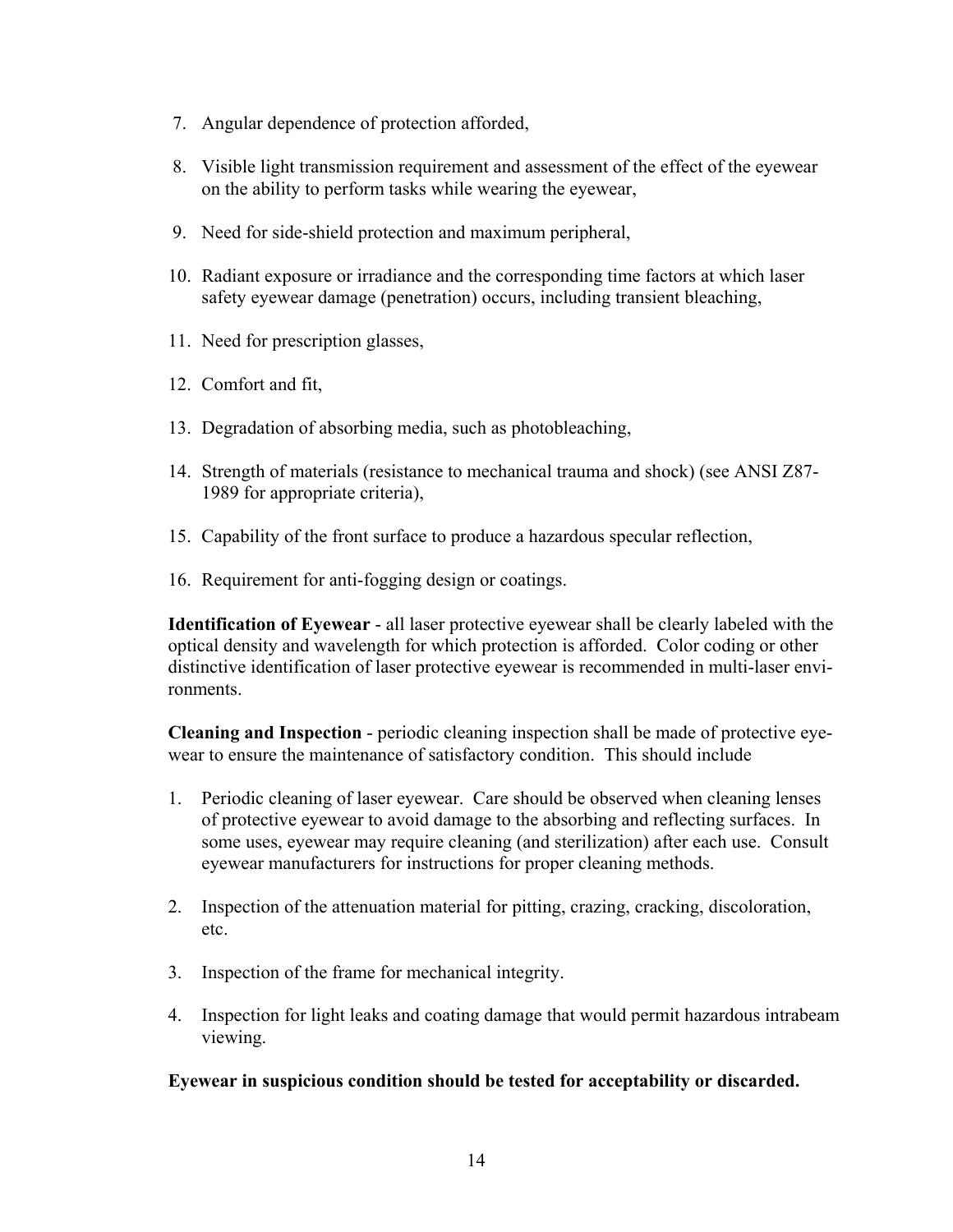**Purchasing Information for Protective Equipment** - purchasers of laser safety protective eyewear should require that the following information accompanies each item:

- 1. Wavelength(s) and corresponding optical density for which protection is afforded,
- 2. Pertinent data such as damage threshold for laser safety products,
- 3. Manufacturers' recommendations on shelf life, storage conditions, cleaning and inspection schedule, and use.

## **SKIN PROTECTION (CLASS IIIB OR CLASS IV)**

In some laser applications, such as use of excimer lasers operating in the ultraviolet, the use of a skin cover shall be employed if chronic (repeated) exposures are anticipated at exposure levels at or near the applicable MPE limits for skin.

Skin protection can best be achieved through engineering controls. If the potential exists for damaging skin exposure, particularly for ultraviolet lasers (180-400 nm), then skin covers and or "sunscreen" creams are recommended. Most gloves will provide some protection against laser radiation. Tightly woven fabrics and opaque gloves provide the best protection. A laboratory jacket or coat can provide protection for the arms. For Class IV lasers, consideration shall be given to flame-retardant materials.

### **OTHER PERSONNEL PROTECTIVE EQUIPMENT**

Respirators, additional local exhaust ventilation, fire extinguishers, and hearing protection are recommended whenever engineering controls cannot provide protection from a harmful environment.

# **GENERAL LASER CONTROL MEASURES**

Control measures shall be devised to reduce the possibility of exposure of the eye and skin to hazardous levels of laser radiation and to other hazards associated with the operation of laser devices during operation and maintenance.

The PI has the authority to monitor and enforce the control of laser hazards and effect the knowledgeable evaluation and control of laser hazards and surveillance of the approximate control measures.

There are several common sense work procedures that will reduce the potential for exposure to hazardous laser beams.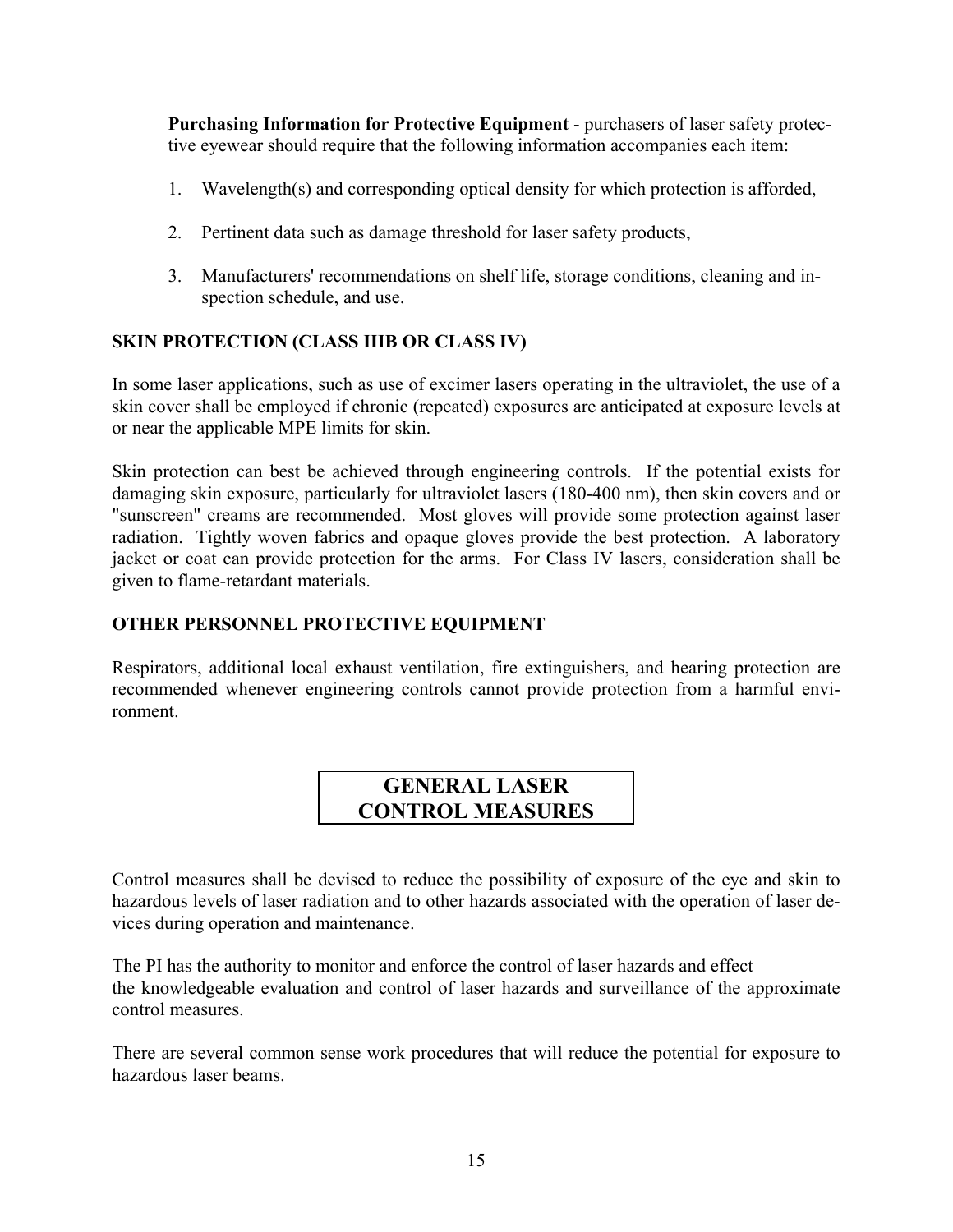- 1. The beam from Class IIIB and Class IV lasers should be terminated in highly absorbent, non specular reflecting materials wherever possible.
- 2. Keeping the beam well above or below eye level will greatly reduce the chances of getting the beam in the eye.
- 3. Remove all unnecessary reflective objects from areas near the beam's path. Tools and other instruments may cause specular reflections and may accidently direct a hazardous beam in the wrong direction.
- 4. Cover all doors and windows in a laser controlled area so that the nominal hazard zone (NHZ) is not able to escape the controlled area.
- 5. Appropriate laser protective eyewear should be provided to and worn by all personnel within the laser controlled area when practical.
- 6. Entry into a laser area of any non-involved personnel requires approval by the PI or other responsible person.
- 7. All personnel shall follow applicable administrative and procedural controls.
- 8. For all uses of lasers and laser systems, it is recommended that the minimum laser radiation required for the application be used.
- 9. Reflective jewelry should not be worn when working with lasers.
- 10. All personnel involved with or near laser operations should be trained to recognize hazardous situations and to observe the laser safety rules and procedures.
- 11. Protective eyewear is important for anyone who works around a laser nominal hazard zone. Protective eyewear should be used that is specific to the wavelength of the beam in use. In a multi-laser environment, appropriate eyewear to protect against all dangerous beams is often impractical, and therefore great care must be used to avoid eye damage.
- 12. The laboratory must be fully secured and locked when authorized personnel are not present to prevent unauthorized or accidental use of lasers.
- 13. Windows must be covered with laser-barrier curtains or other materials.
- 14. The alignment of beams into a specific experiment is potentially very dangerous. Make sure this procedure is carried out with the lowest laser power necessary, and that other laboratory personnel are clear of the area and aware of what you are doing.
- 15. Beams passing from one table to another should be roped off, or in another way indicated, so that other personnel are made aware of the danger.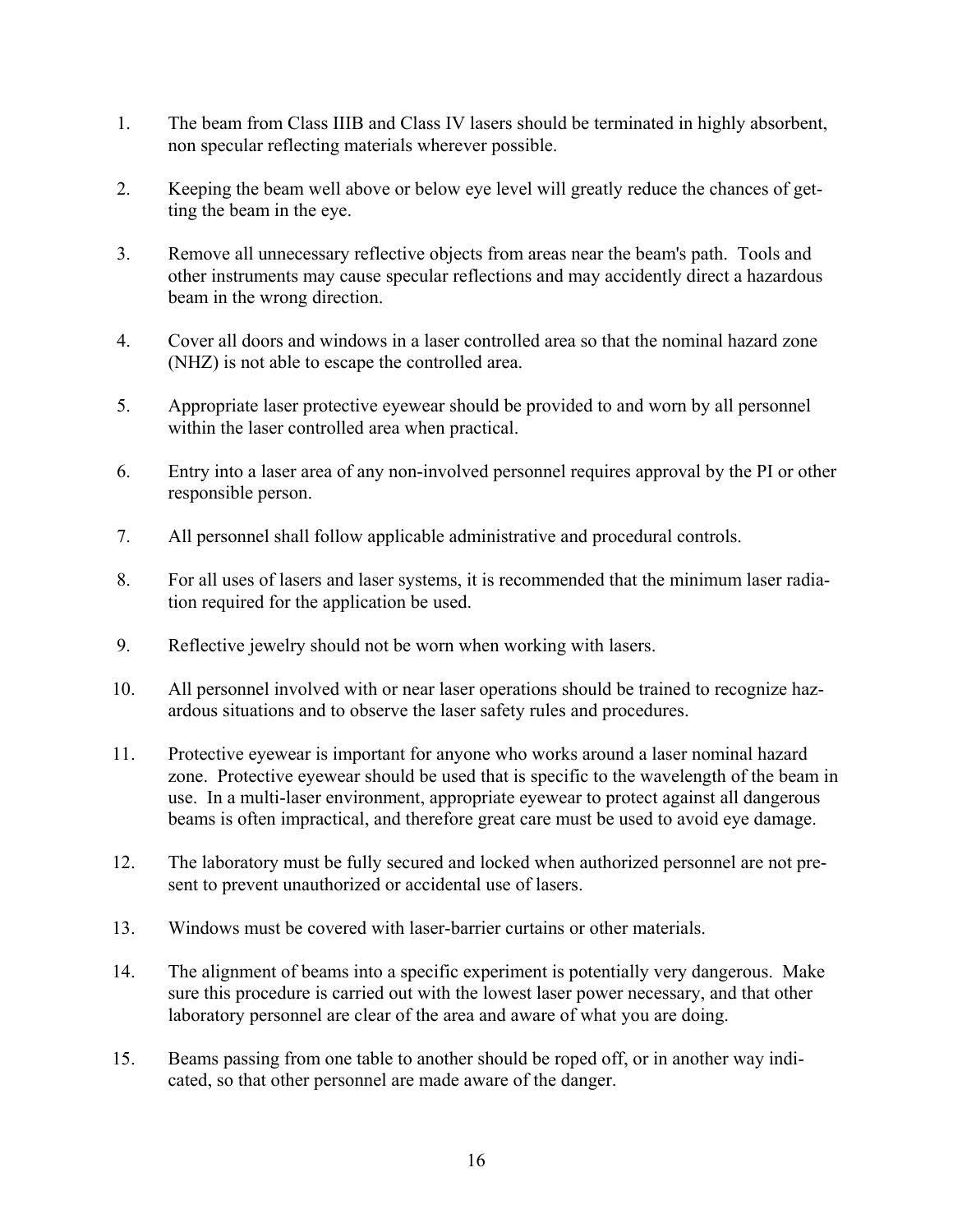## **INDUSTRIAL HYGIENE HAZARDS**

Potential hazards are always associated with laser systems and their accessories. Hazards can be produced by compressed gas cylinders, cryogenic and toxic materials, and carcinogenic agents, such as the dyes used for dye laser systems. Noise produced in some pulsed lasers, such as  $CO<sub>2</sub>$ type lasers, can cause tissue shredding. Ionizing radiation may also be produced. Adequate ventilation should be installed to avoid the accumulation of toxic or hazardous fumes and vapors produced as a result of laser use.

## **EXPLOSION HAZARDS**

Laser targets may shatter during their operation and therefore they should be enclosed to avoid injuries. Bulbs and high pressure arc lamps, filament lamps, and laser welding equipment should have explosion-proof housings or protection to withstand the pressures resulting from lamp disintegration.

# **NON-LASER OPTICAL RADIATION HAZARDS**

Ultraviolet radiation emitted from laser discharge tubes, pumping lamps, and laser welding plasmas should be suitably shielded to reduce exposure to levels below Threshold Limit Values (TLVs).

## **COLLATERAL RADIATION**

Radiation other than laser radiation associated with the operation of a laser system, such as radio frequency (RF) radiation associated with some plasma tubes, and x-ray emission associated with high voltage power supplies, are potentially very dangerous and should be kept below the necessary protection guides (29 CFR 1910.96).

# **ELECTRICAL HAZARDS**

Most accidents in laser-related activities are caused by deficiencies in the electrical systems. Some of these include uncovered and/or non-insulated terminals, absence of functioning lights (power ON-OFF), and defective outlet receptacles lacking proper grounding. A crowded workplace may also present a problem. A number of potentially energized components and grounded structures present a high potential for accidental shock. The intended application of the laser equipment requires specific electrical installation and connection to the power supply. All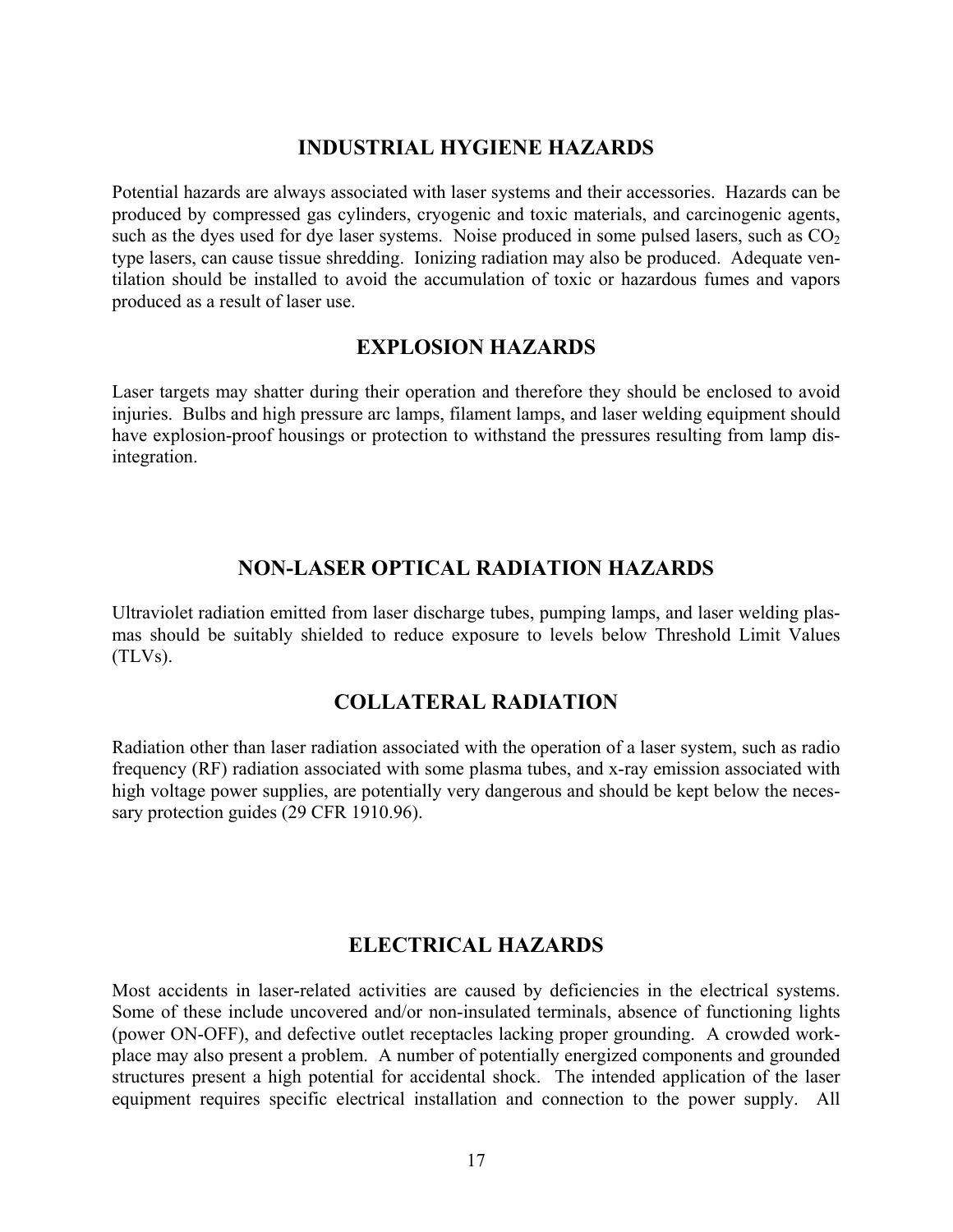equipment should be installed in accordance with the National Electric Code and the Occupational Safety and Health Act.

Some general rules to follow for electrical safety include:

- 1. Never work with a high power laser (or other high energy) electrical system without someone present in the area and without being trained on the University's Lockout/Tagout Program.
- 2. Keep cooling water connections away from main power and high voltage outlets and contacts. Use double hose clamps on cooling water hoses. Inspect cooling water hoses and connections, power cables, and connectors periodically as part of a regular equipment inspection.
- 3. Label and post electrical high voltage hazards and switches. Clearly identify the main switches to cut-off power. Before working on a laser, de-energize the machine. Positively disconnect it, if there is more than one source of power disconnect them all. Lock out and tag the disconnected switches so that power is not reconnected while you are working on the laser.
- 4. Make sure that high-voltage systems are off and locked/tagged out, and especially that high energy capacitors are fully discharged prior to working on a system. Beware that capacitors may have their charges restored after initial discharge. It is suggested that systems be shorted during the repair procedure. The discharge of large capacitors requires proper equipment and procedures because significant levels of stored energy can be released as heat or mechanical energy.

## **FIRES**

Fires can be caused by the proximity of the laser beam to flammable and nonflammable gases, hair, flammable solvents, paper and textiles, and other flammable products used in research. Keep flammables out of the beam line and maintain segregation between reactive reagents in the area. A halon fire extinguisher is preferred but  $CO<sub>2</sub>$  is a good alternate as the ABC type of extinguishers can damage laser optics or circuitry.

## **CHEMICALS**

Many dyes and solvents used for dye lasers are toxic and some may be carcinogenic. When DMSO is the solvent, the dyes may be particularly hazardous, if spilled on the skin, because DMSO promotes absorption through the skin. The user must have current Material Safety Data Sheets (MSDSs) on all chemicals in the laboratory.

Recommended controls for handling dyes, preparing solutions, and operating dye lasers are: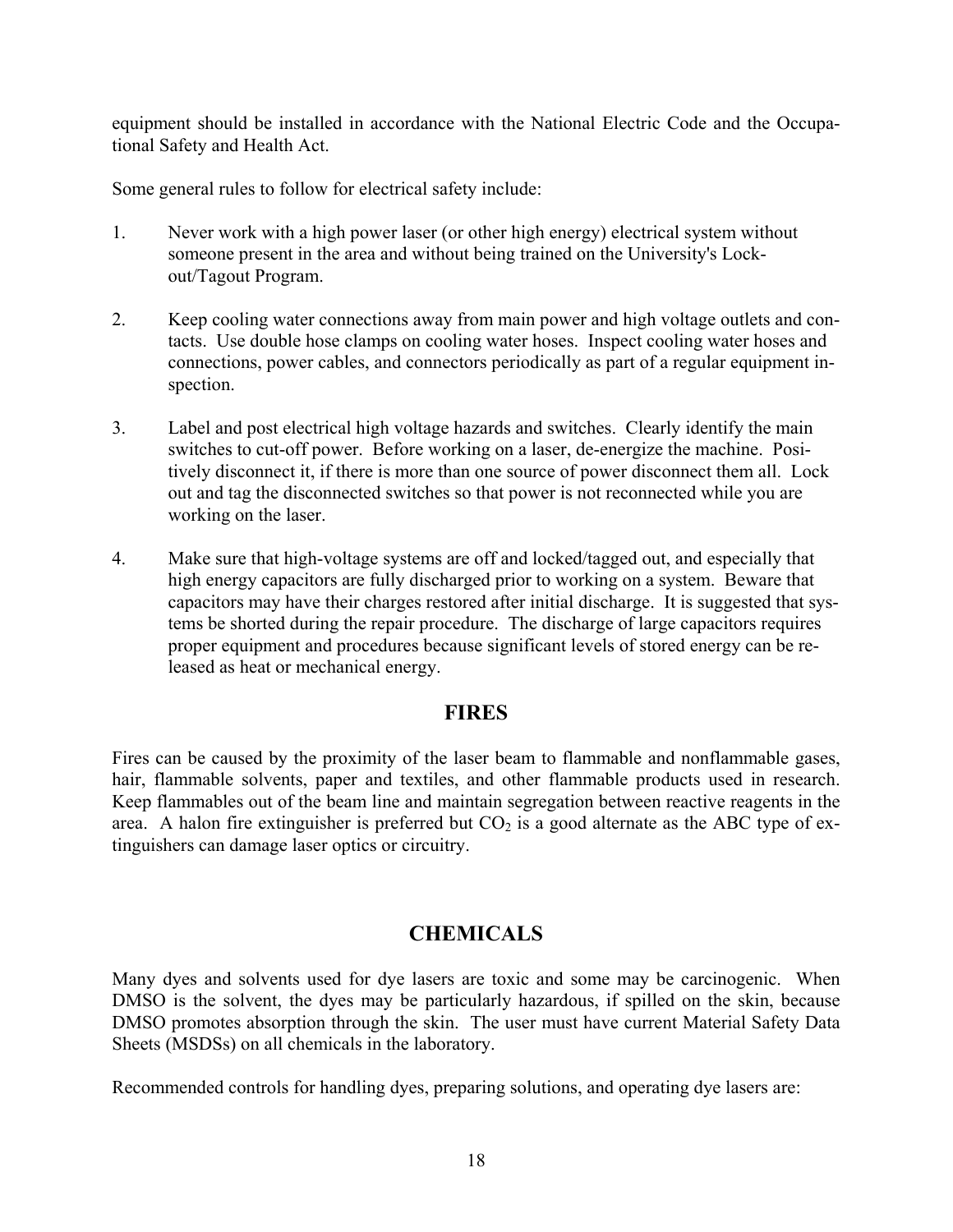- b During solution preparation, dye and solvent mixing should be done inside a fume hood. Mutagenic dyes should be weighed out in a glove box. If, because of air flow, dyes cannot be weighed out accurately, scales should be located inside suitable enclosures to limit the potential airborne hazard. Avoid creating dust.
- b Gloves, lab coats, and eye protection should be worn to avoid skin and eye contact.
- b During dye laser disassembly, use proper personal protective equipment and be alert to contaminated parts, e.g., dye filters. Be sure to cap off dye solution lines.
- b Do not smoke, eat, or drink in dye mixing areas.
- b Dye pumps and tubing/pipe connections should be designed to minimize leakage. Pumps and reservoirs should be set inside spill pans. Tubing/pipe systems should be pressure-tested prior to using dye solutions and periodically thereafter because dye solutions can be corrosive.
- b Keep dye handling areas clean and segregate from other operations.

Keep all containers of solvents, solutions, and dyes closed, clearly labeled, and stored in a cool, dry place. Keep oxidizers away. Appropriate dye containers labels should read:

### **CAUTION LASER DYES MAY BE TOXIC CHEMICALS**

**Avoid breathing dust. Avoid contact with eyes, skin, and clothing. Wash thoroughly after handling. Weigh and mix dyes in a fume hood.** 

#### **Dye name Manufacturer Formula/mol. wt.**

**Practice good hygiene. Wash hands after handling dyes and solutions.** 

# **CRYOGENIC MATERIALS AND HAZARDOUS GASES**

Wear appropriate protective clothing and face shields when handling large quantities of liquid nitrogen or other cryogenic materials to prevent skin exposure. Liquid nitrogen and other inert gases can also displace air in a room or confined area and cause asphyxiation. Good ventilation is required in areas where these gases and cryogenic liquids are used.

Open dewars of liquid nitrogen can condense oxygen from the room air and cause fire or explosion hazards if the oxygen contacts a fuel. Flammable gases, e.g. hydrogen, and oxygen tanks present significant hazards if proper handling, manifolding, and storage precautions are not fol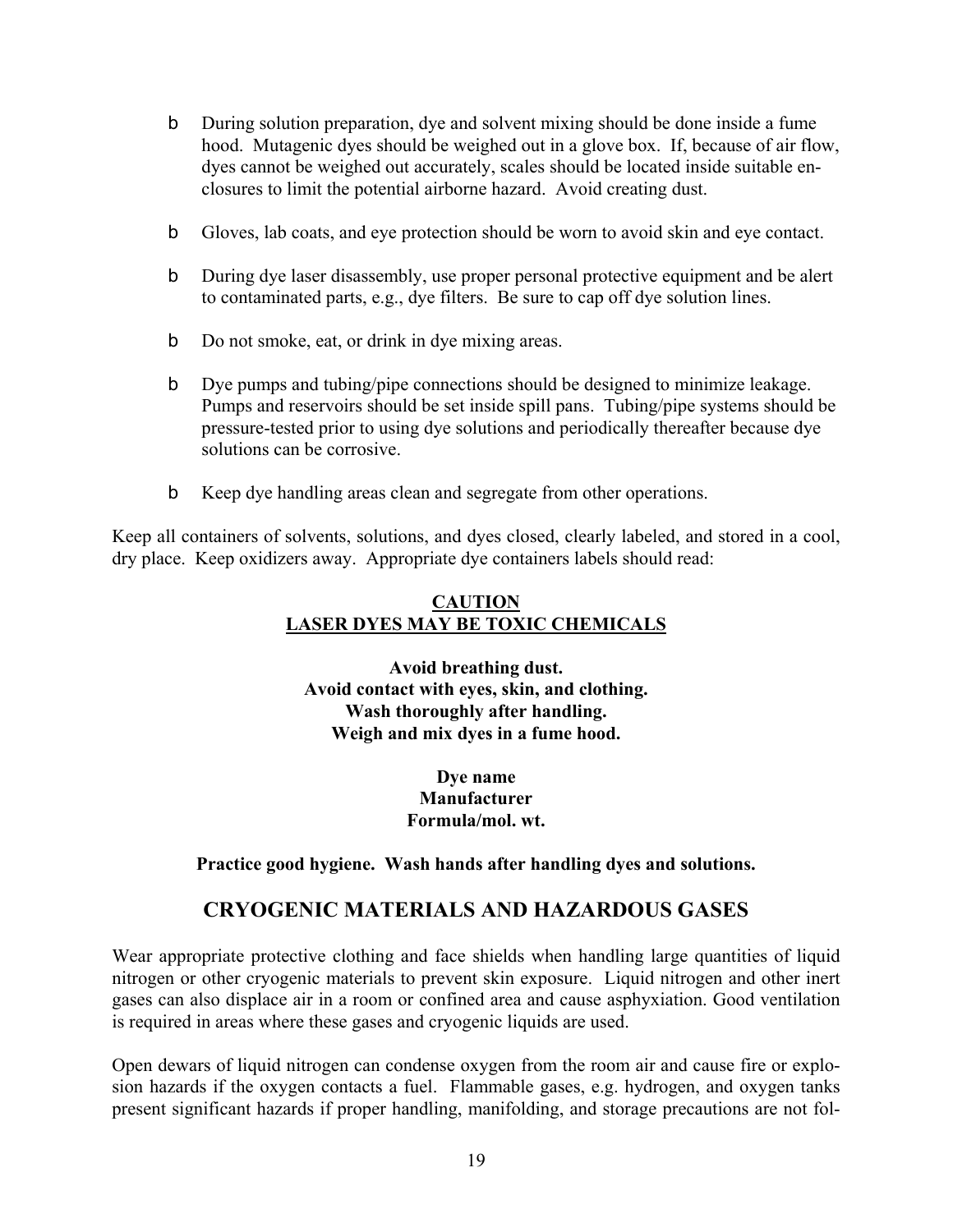lowed. Other hazardous gases may also require special handling and ventilation. Gas cylinders must be properly anchored with metal linked chains or other appropriate restraints to prevent falling. Such tanks can become high velocity projectiles and can cause significant property damage and injuries.

# **BEAM-RELATED HAZARDS**

Improperly used laser devices are potentially dangerous. Effects can range from mild skin burns to irreversible injury to the skin and eye. The biological damage caused by lasers is produced through thermal and photochemical processes.

The thermal process results from denaturation of tissue proteins due to temperature rise following absorption of laser energy. Thermal damage is generally associated with lasers operating at exposure times greater than 10 microseconds and in the wave-length region from the near ultraviolet to the far infrared  $(0.315-103 \mu m)$ . The thermal reaction in tissues to absorbed radiant energy is strongly dependent upon both duration and area of the exposure. Laser-induced skin lesions are not different from any localized thermal wound and should receive similar medical treatment.

## **SKIN**

The effects of laser radiation on the skin range from mild burns due to acute exposure to high levels of optical radiation, aging, and potential carcinogenesis due to exposure to specific ultraviolet wavelengths. The large surface area of the skin makes it vulnerable to both acute and chronic exposures to numerous forms of optical radiation which can produce varying degrees of skin damage. Some individuals are photosensitive or may be taking prescription medication that induces photosensitivity. Particular attention must be given to the effect of these (prescribed) drugs, such as some antibiotics and fungicides, in relation to the individuals taking these drugs.

# **THE EYE**

The primary hazard associated with laser radiation is exposure to the eye. Ocular hazards represent a potential for injury to several different structures of the eye, depending upon which structure absorbs the most radiant energy per volume of tissue. This is more important in the visible and near infrared spectral regions (0.400 to 1.400  $\mu$ m), because retinal effects are possible in this range. There are, however, other serious potential hazards in other spectral regions. Photochemical processes are usually involved in the effects of ultraviolet radiation on the retina, since the retina is the structure of the eye that absorbs the light. It contains the neural receptors which initiate the vision process. The fovea is the portion of the retina most sensitive to detail and which discriminates color. The location of energy absorption in the eye determines the gravity of a retinal injury. An injury to the fovea will severely reduce ability to resolve visual detail. Permanent blindness can result from a laser exposure lasting only a fraction of a second. Phototoxic and photosensitizing drugs or chemicals may greatly enhance the effects of lasers operating in the ultraviolet and/or visible wavelength regions.

### **THE "PLUME"**